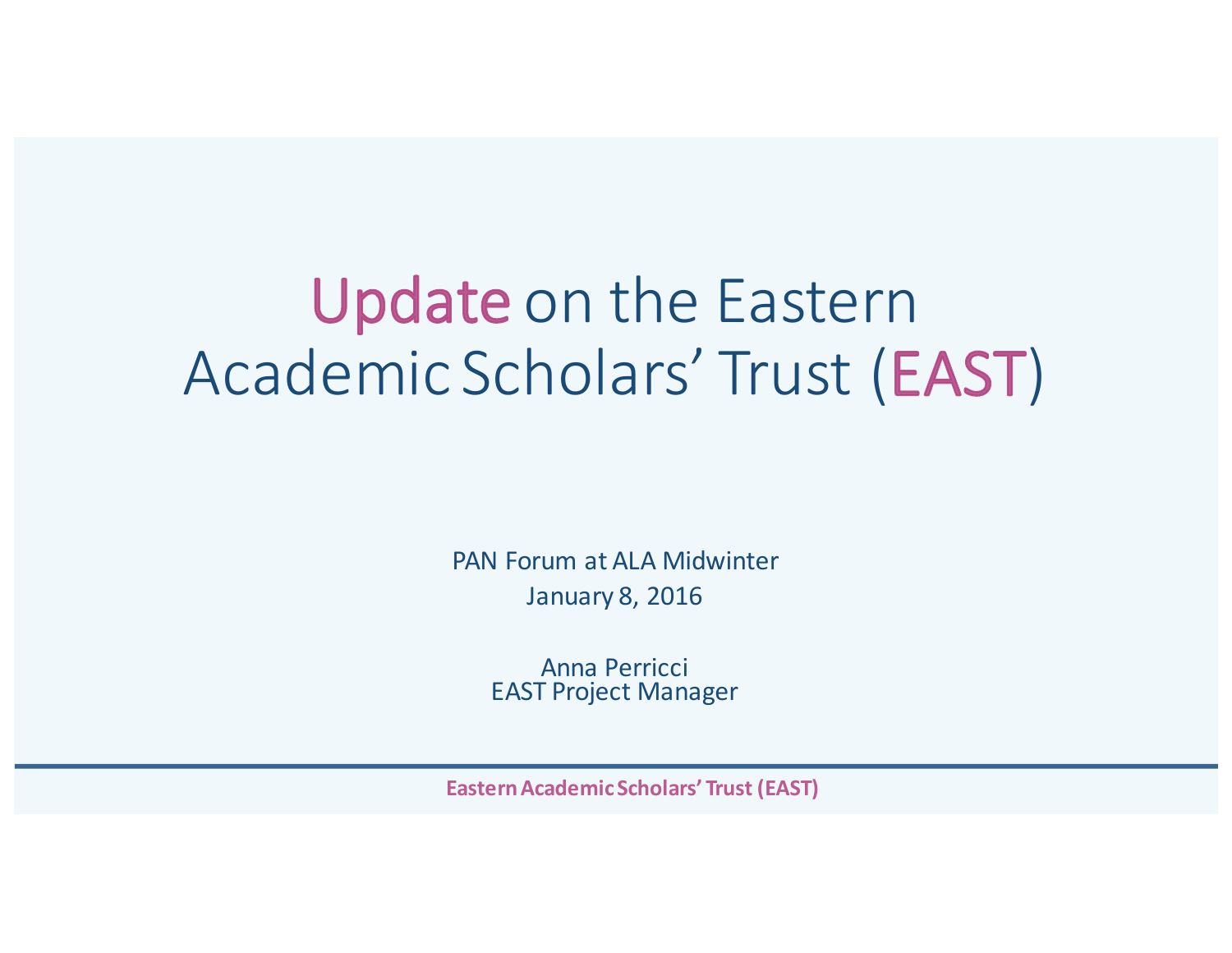## EAST is

- A shared print monograph retention partnership of 48 college and university libraries across the Northeastern United States
- In its implementation phase as of mid 2015 with support from the Mellon Foundation and the Davis Educational Foundation
- A partnership that is leveraging a "distributed retention model"
	- Libraries become retention partners committed to retaining and sharing designated copies of print monographs for use of the patrons of any of the libraries participating in EAST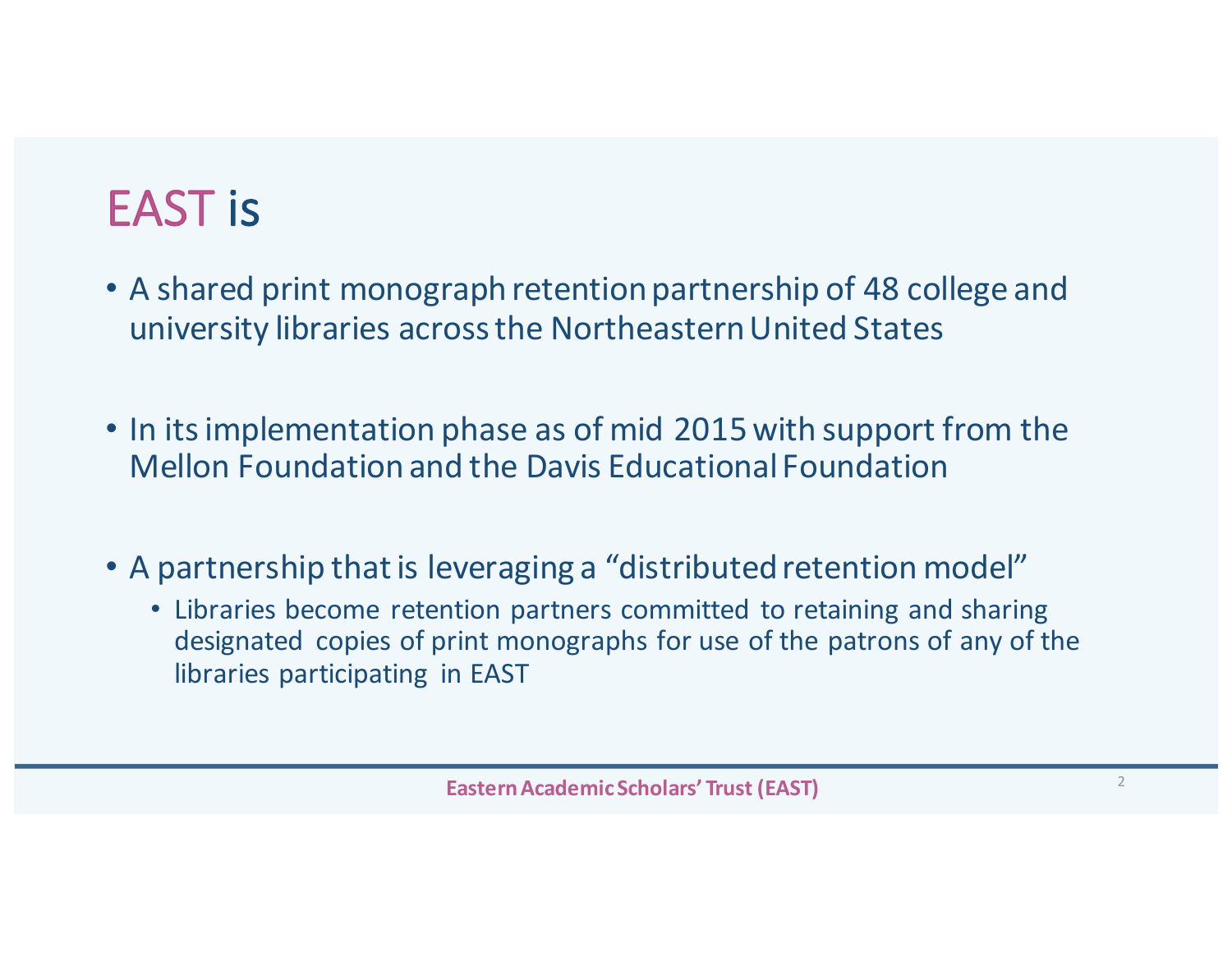### Grants & Cost Sharing

Grants

- Mellon grant for Years 1 and 2 (\$995,000 total) to support start up and implementation
- Davis grant for Years 1 and 3 (\$400,000 total) for collection analysis  $(5100,000$  of this to fund  $2<sup>nd</sup>$  cohort in year 3)

Member support

• Membership fees for Years 1 and 2 (~\$500,000 total) support program management and a portion of collection analysis costs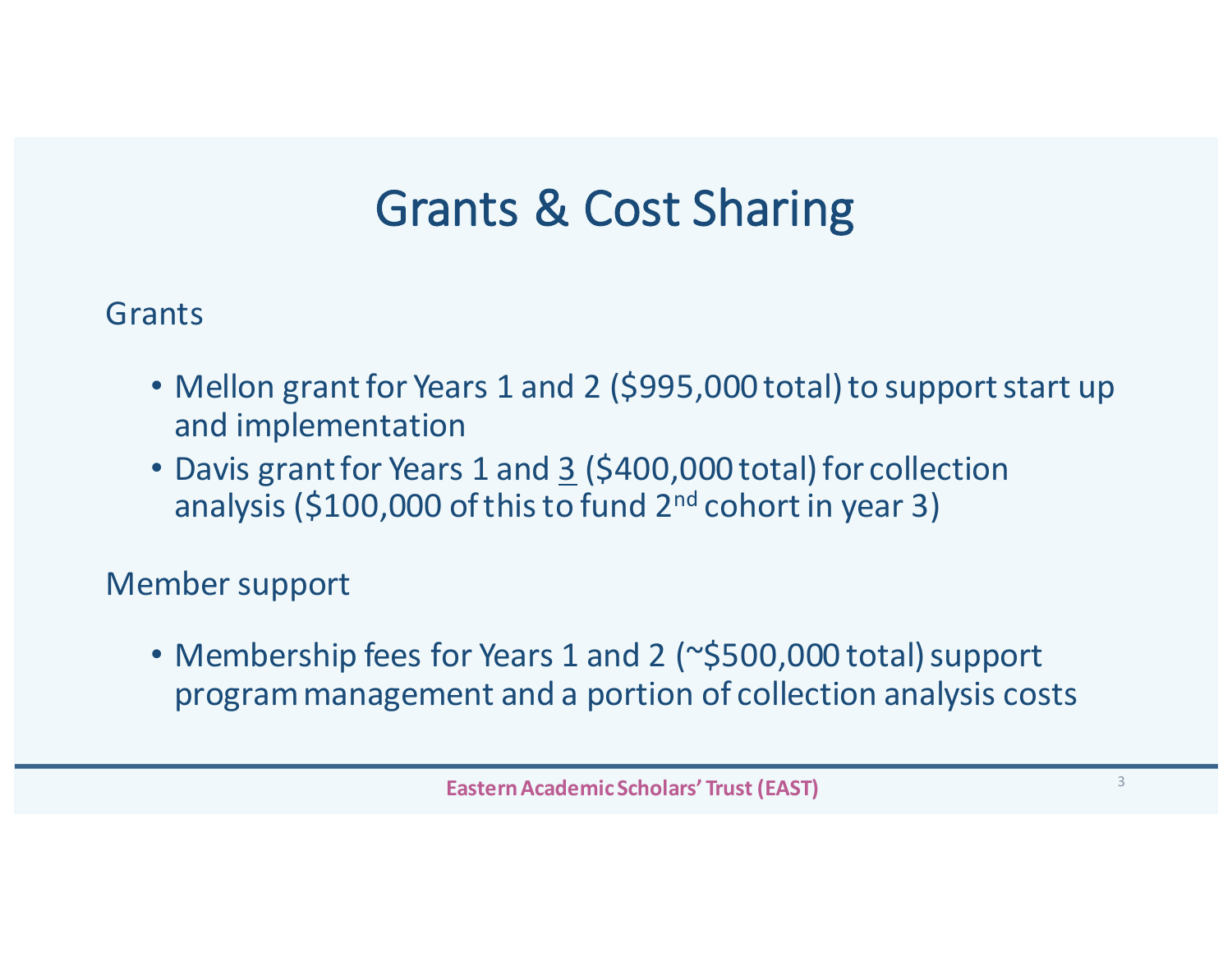### Core teams for **EAST**

EAST team

- Anna Perricci, EAST Project Manager
- Lizanne Payne, Shared Print Consultant
- Sara Amato, EAST Data Librarian
- Susan Stearns, Executive Director, Boston Library Consortium
- PIs on Mellon grant: John Unsworth (Brandeis) & Laura Wood (Tufts)
- Executive Committee (primary governance)
- Sustainable Collections Services (SCS)
- Monographs Working Group
- Validation Working Group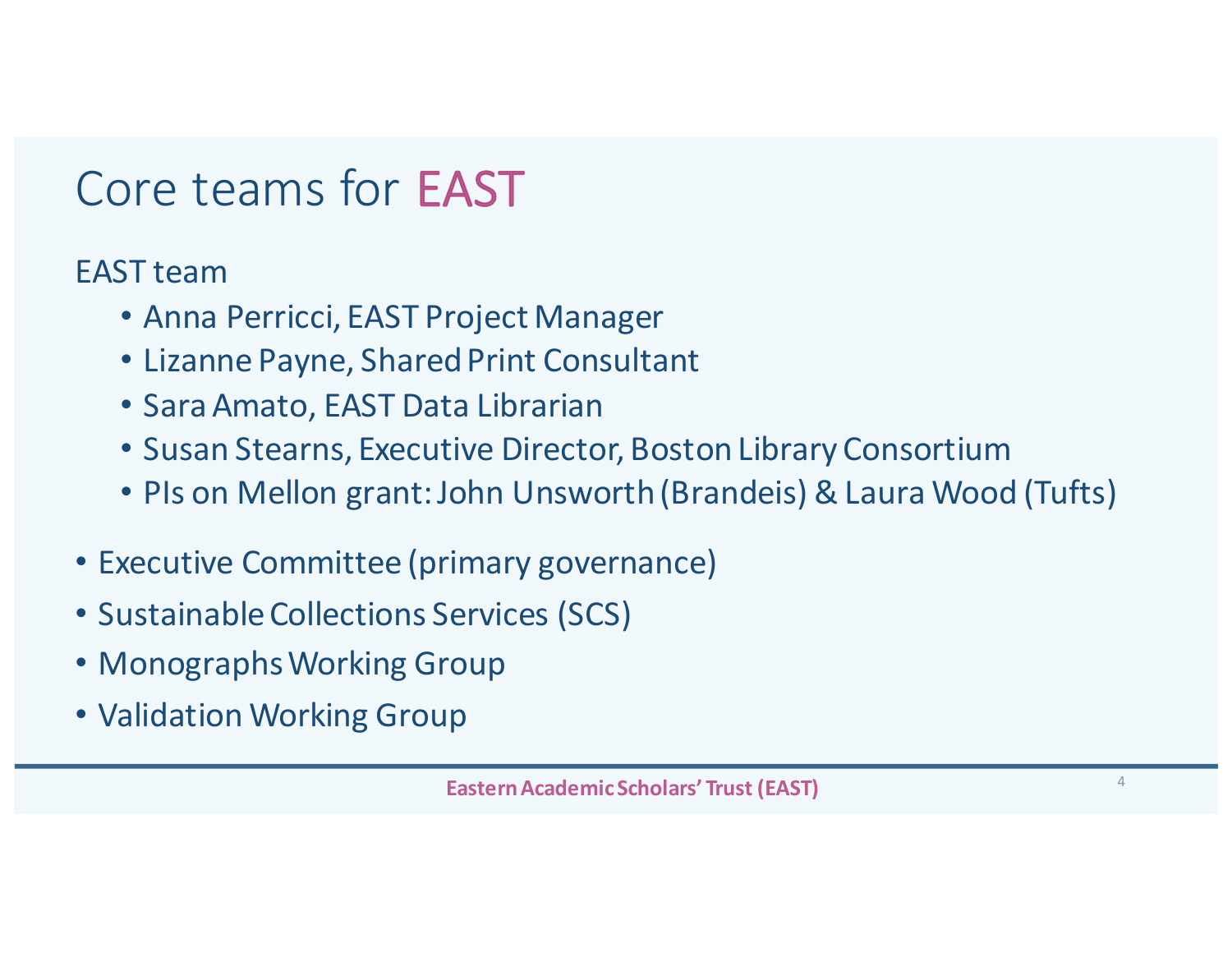### EAST has

- Stakeholders from 48 libraries, including members of other consortia and partnerships
- Submitted a large data set to SCS for collection analysis (containing over 17.5 million monographs)
- Preliminary policies drafted for a sustainable and robust shared print project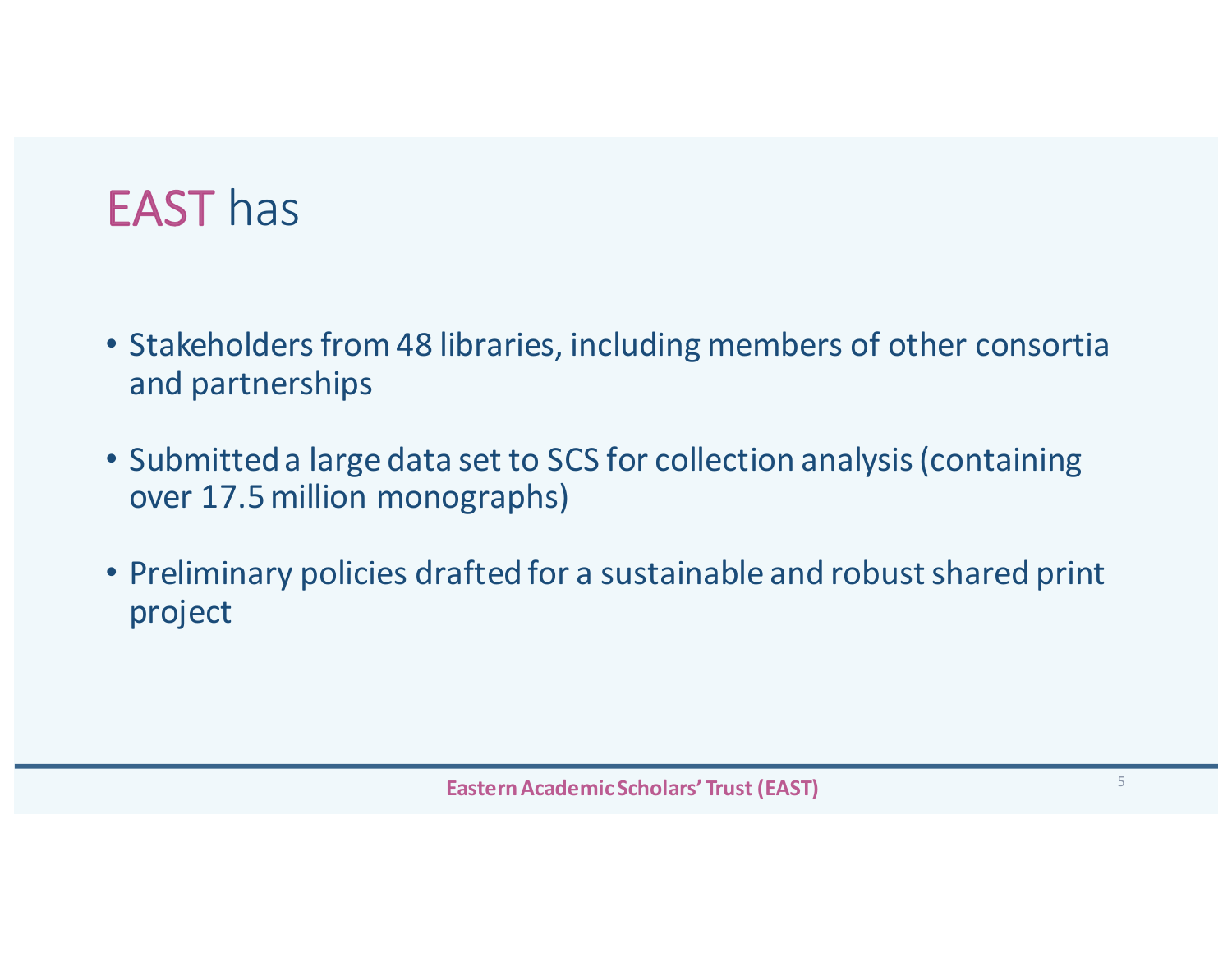### Two types of **EAST** partners **Retention Partners & Supporting Partners**

- Majority of libraries in EAST are Retention Partners participating in monograph collection analysis and will commit to retain specific titles in their local collections
- Six libraries have chosen to join as Supporting Partners (collection analysis optional)
- Both Retention Partners and Supporting Partners pay an annual membership fee
- Retention Partners as well as any Supporting Partners who chose the collection analysis option also pay a modest contribution to offset the costs of this service (largely covered by grant funds)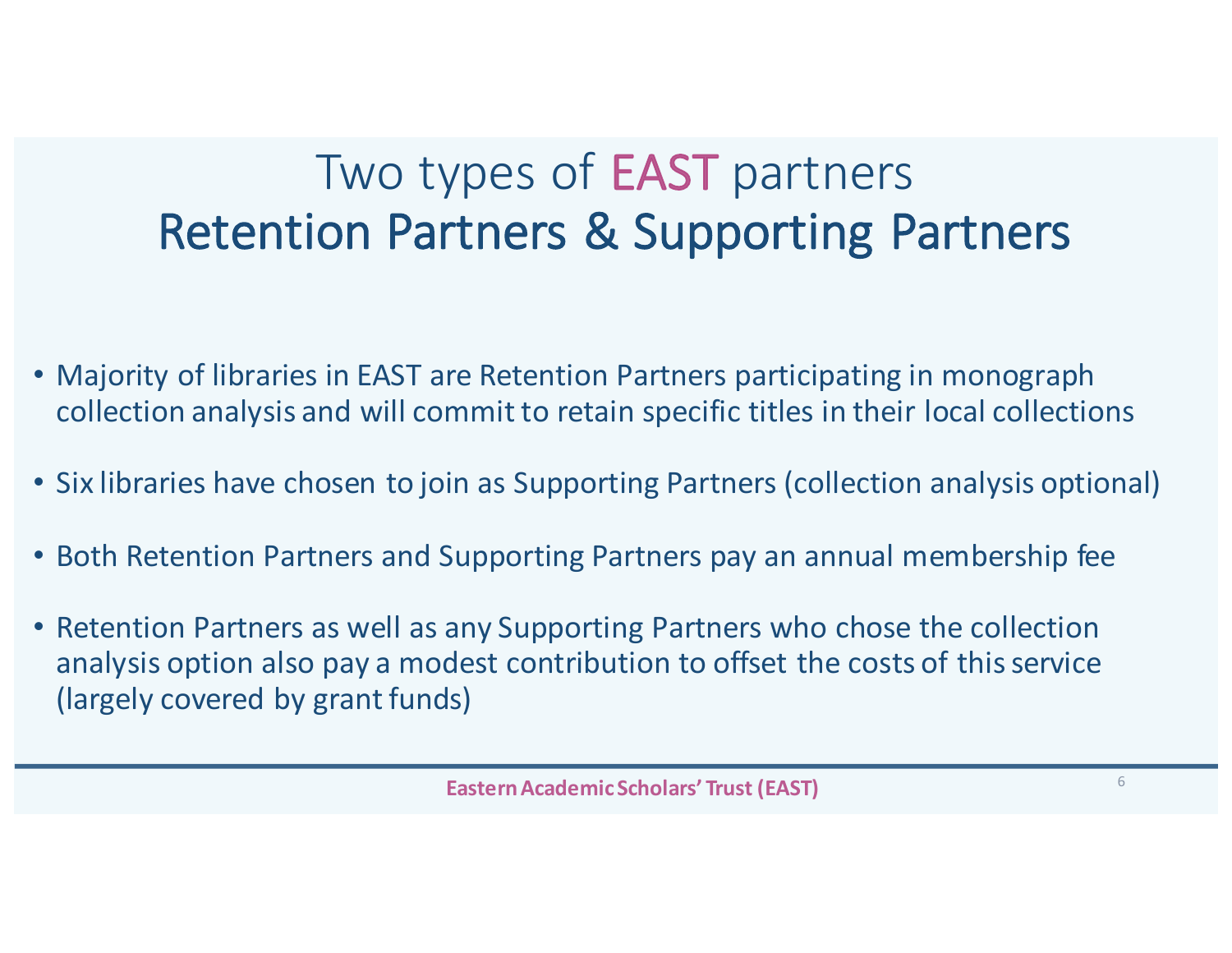## **Timeline**

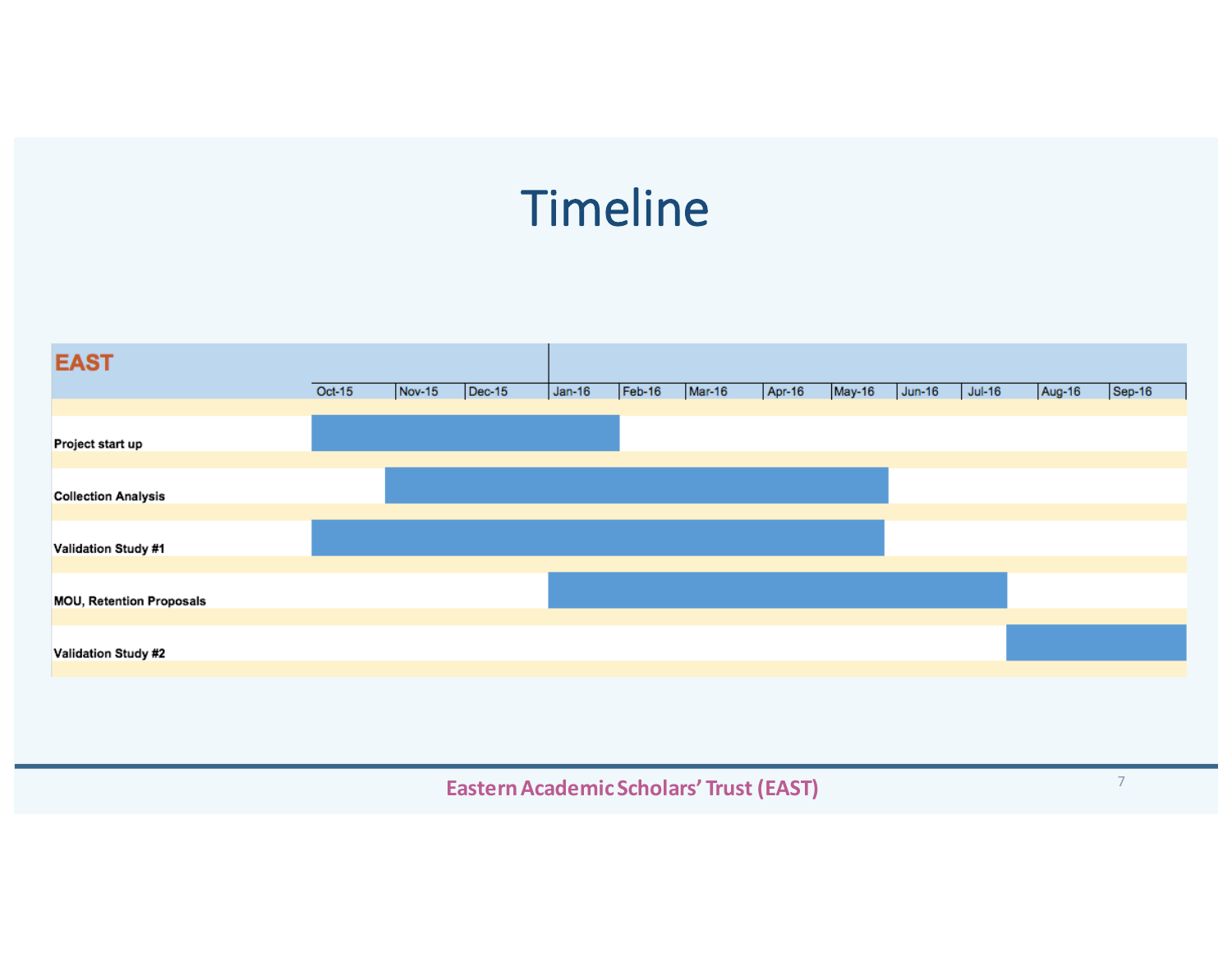### **Major Project Activities**

- Analyze circulating monograph collections in order to propose commitments to be made by retention partners
- Design, test and analyze a sample-based validation study
- Secure retention commitments
- Finalize EAST policies
- Plan for future EAST membership
- Explore relationships with other regional and national shared print programs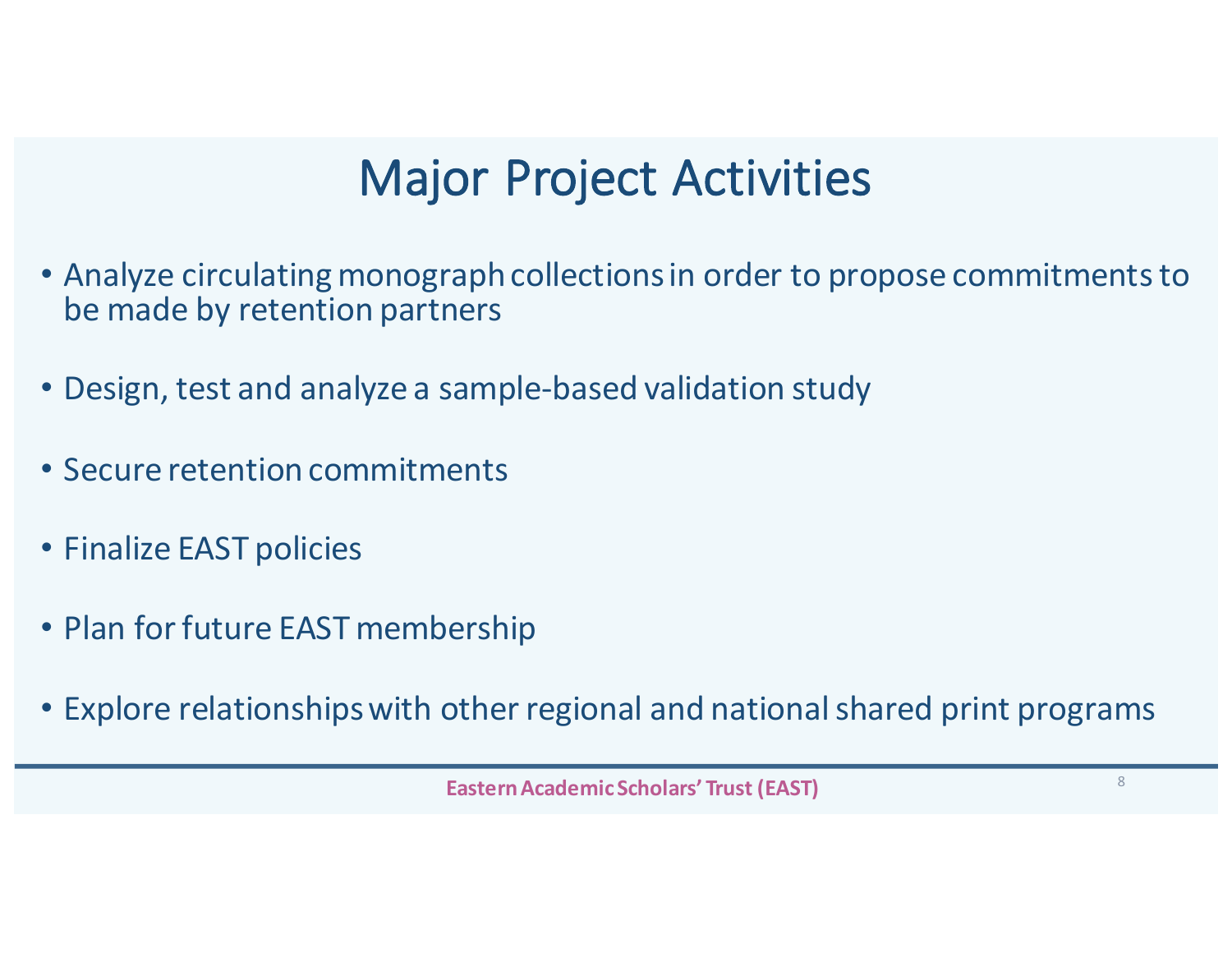### By summer 2016 EAST will complete

- Collection analysis project including 17,683,758 monographs and form retention proposals for EAST retention partners' consideration
- A policy review to develop a MOU for a sustainable and robust shared print project including policies for resource sharing
- A validation study to confirm the presence and get a very quick condition assessment of a random sample of 6,000 volumes from each of the 40 EAST **Retention Partner**libraries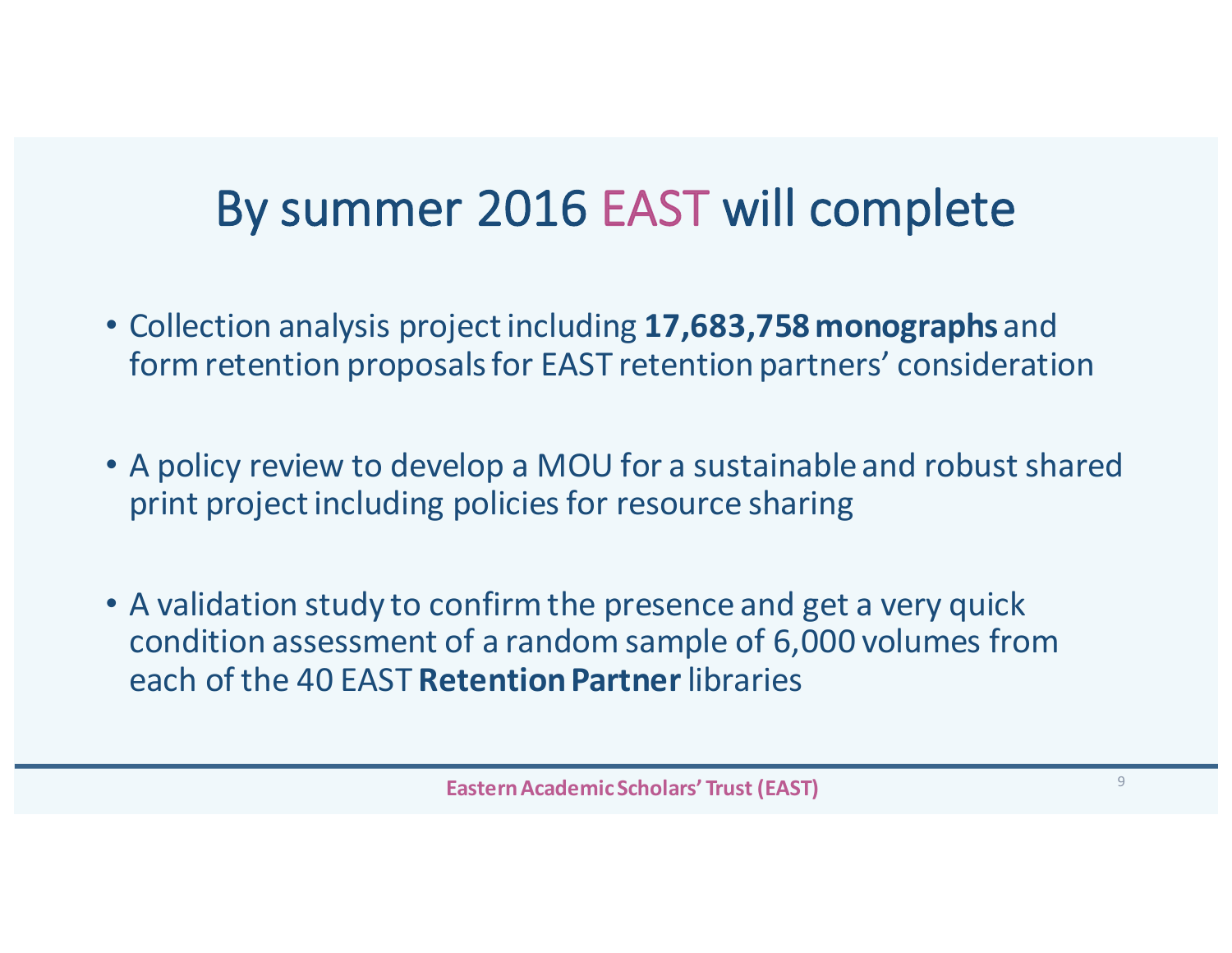### Using GreenGlass

#### **Collection Analysis Participants**

- New collection analysis participants (34 libraries)  $1.$ 
	- Data work will start from scratch
	- Bib, item, and circulation extracts
- 2. Recent SCS clients (5 libraries)
	- Data is less than two years old
	- Original data will be used, but re-scoped
- 3. Older SCS Group projects (MSCS, ConnectNY)
	- Data is more than two years old
	- Retention commitments can be used as targets \*

#### **Group features in GreenGlass**

GreenGlass employs data visualizations and modeling tools to enable groups of libraries to:

- understand their shared collection in terms of overlap, subject dispersion, and usage.
- experiment with various retention scenarios, and estimate the impact on each participant library.
- . commit to specific retention agreements, with confidence in the outcome.

*Rocud* 

**ெ**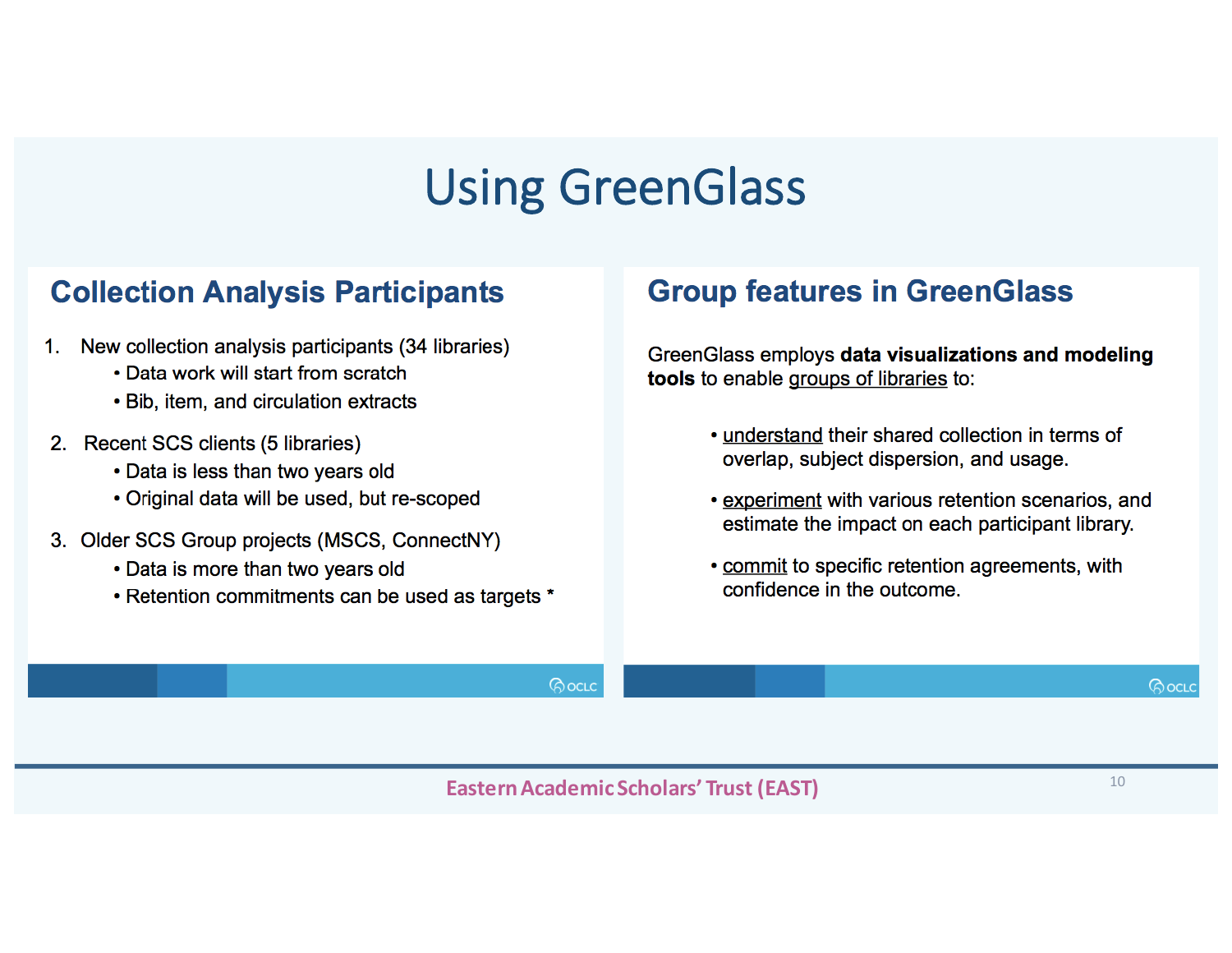## Monographs Working Group

- 15 members including liaison to Executive Committee
- The Monographs Working Group makes recommendations to Executive Committee regarding selection criteria for retention proposals, services among **EAST members & policies** 
	- Collection analysis and selection criteria for retention proposals
	- Review and recommendation of services and policies
- Two decisions made: comparator groups and special category flag for use in **GreenGlass**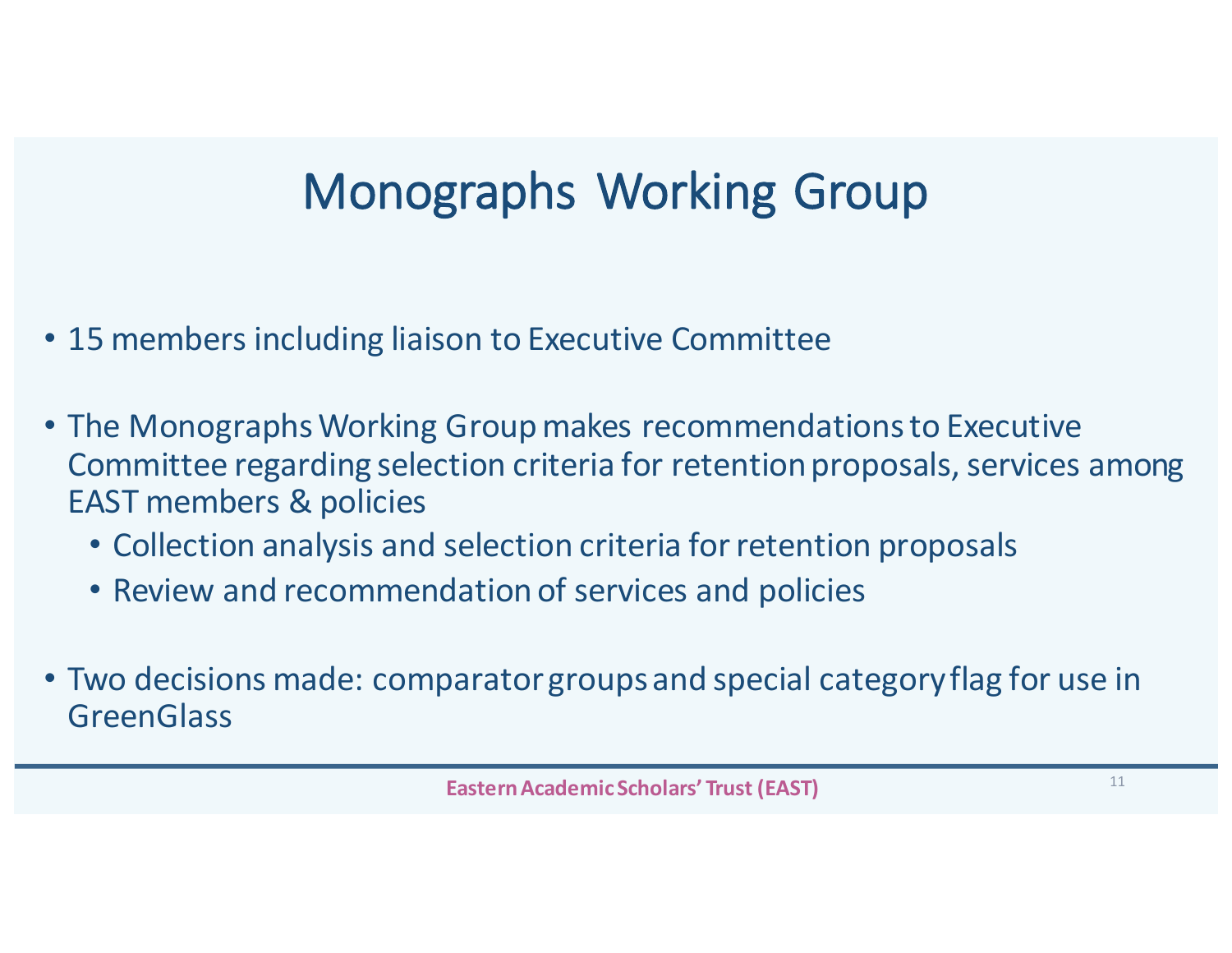## **Validation Working Group**

- 11 members including liaison to Executive Committee
- Charge: make recommendations to the Executive Committee regarding the validation sampling studies that will inform EAST retention proposals
- Review and advise about the design and training materials developed for the studies & consider how the validation study results should affect retention proposals
- Study #1: Estimate the statistical likelihood that library holdings actually exist on the shelves
- Study #2: Test to see whether redundancy has an effect on the condition or existence of titles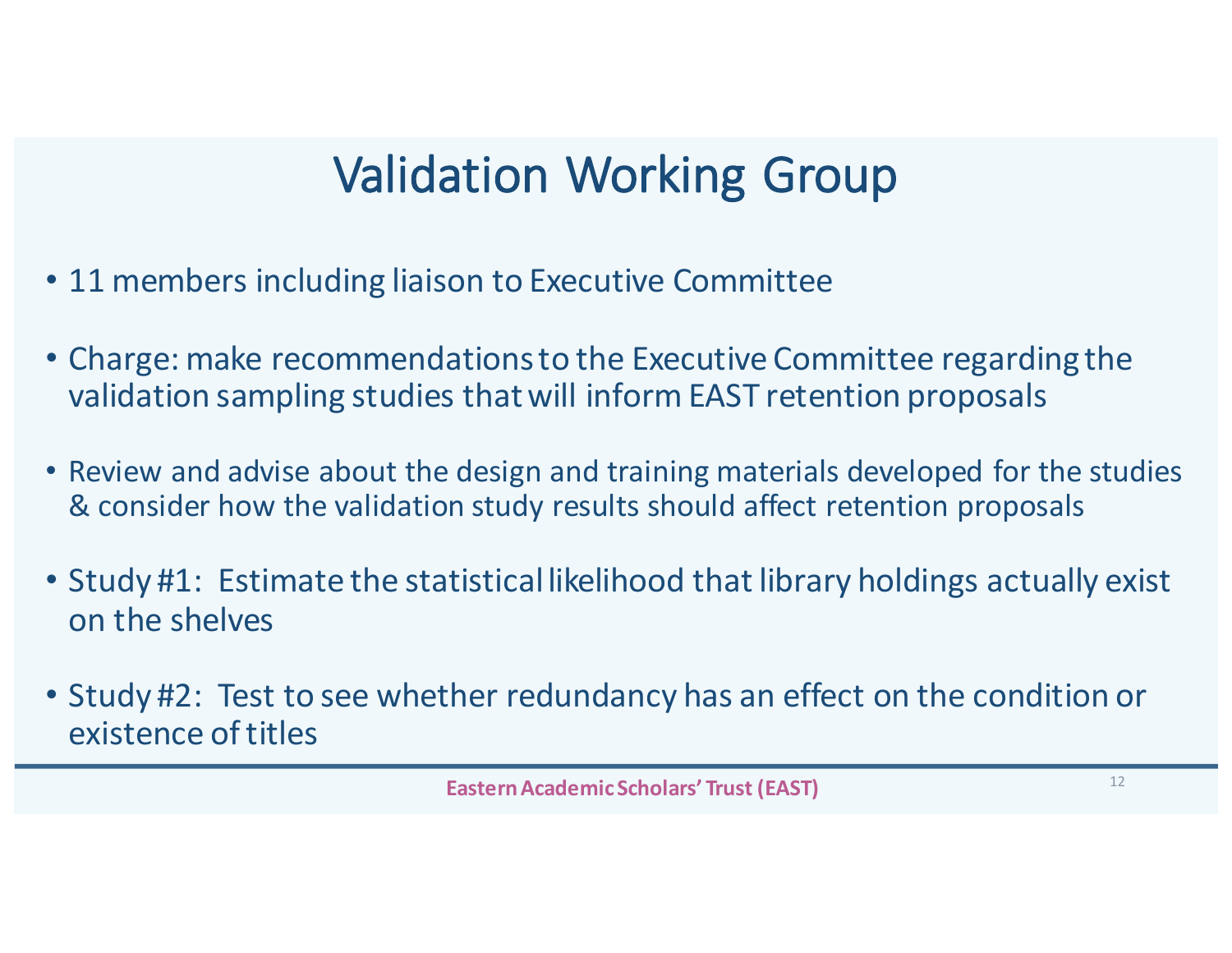## Validation Sample Study #1

- Each Retention Partner's collection will be sampled to determine the local likelihood that an item in the catalog is on the shelf
- This study will be based on a random sample of all volumes in a given Retention Partner's collection, not just the volumes likely to be the subject of EAST retention commitments
- The resulting data should inform EAST working groups and teams for policies, MOU & retention proposals
	- Help to establish a common metric of reliability
	- Help to determine what levels of redundancy make sense in consortial retention arrangements
	- Suggest whether variability with other criteria apply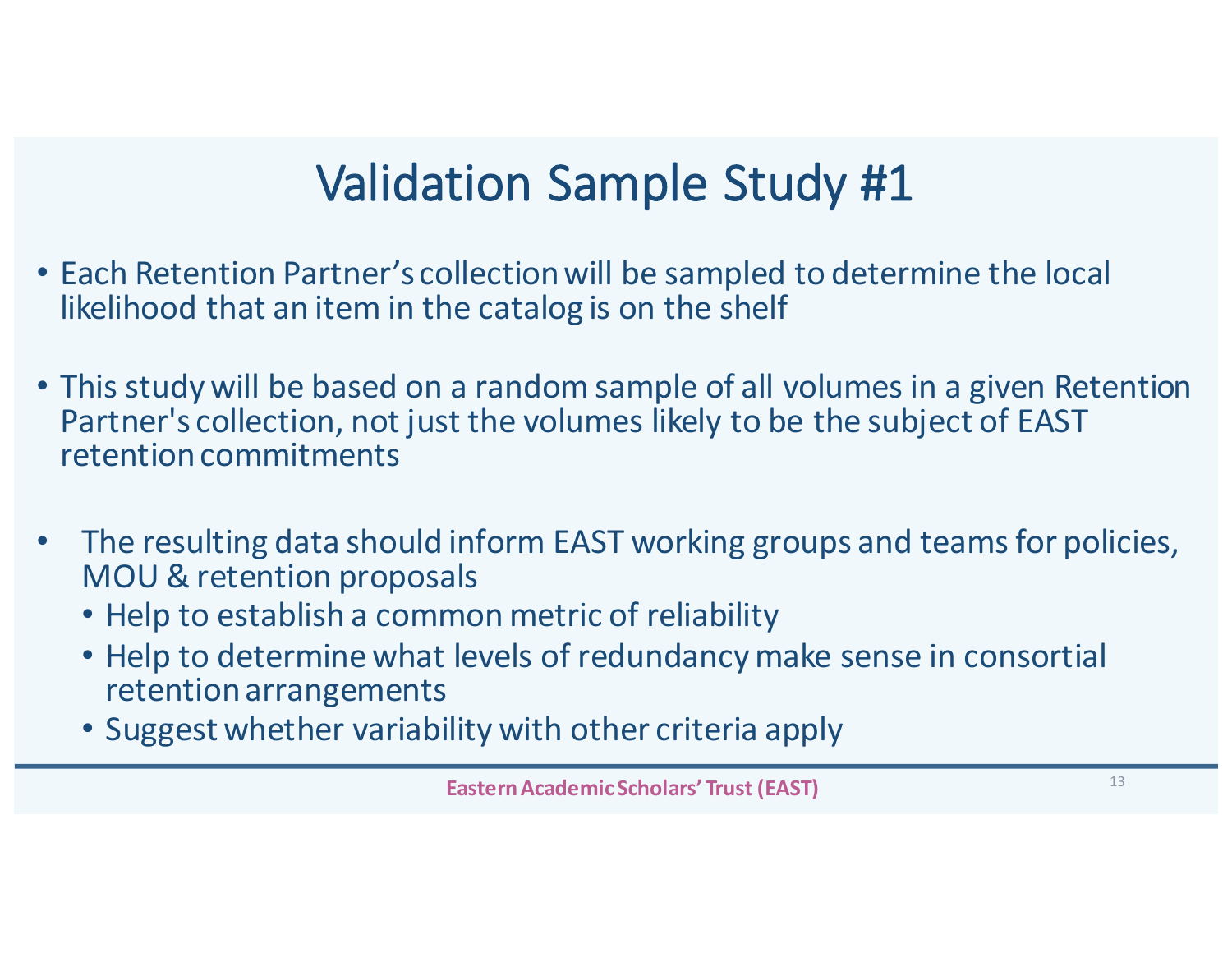#### **EAST Validation Study My Prototype**

|          | <b>CHECK SHELVES</b><br>Check the shelves to verify the                            |                      | <b>VERIFY MISSING</b><br>Confirm Status of Missing |
|----------|------------------------------------------------------------------------------------|----------------------|----------------------------------------------------|
|          | presence of an item.                                                               |                      | Volumes                                            |
|          | 0 Items In Process (Clear)                                                         |                      |                                                    |
|          |                                                                                    |                      |                                                    |
|          |                                                                                    |                      |                                                    |
|          |                                                                                    |                      |                                                    |
|          |                                                                                    |                      |                                                    |
|          |                                                                                    |                      |                                                    |
|          |                                                                                    |                      |                                                    |
|          |                                                                                    |                      |                                                    |
|          |                                                                                    | <b>CURRENT STATS</b> |                                                    |
|          |                                                                                    |                      |                                                    |
|          | 6000 volumes are on your list, 135 of which have been checked.                     |                      |                                                    |
|          | 105 have been found on shelf                                                       |                      |                                                    |
|          | 30 have been recorded as missing                                                   |                      |                                                    |
|          | At this rate you will find 77.0% on shelf.<br>(Juvenile: 50.0% ; Stacks: 44.4% ; ) |                      |                                                    |
|          |                                                                                    |                      |                                                    |
|          | Percentage remaining to be checked, by location:                                   |                      |                                                    |
| Juvenile | 385 (89.0%) remaining out of                                                       |                      | 431                                                |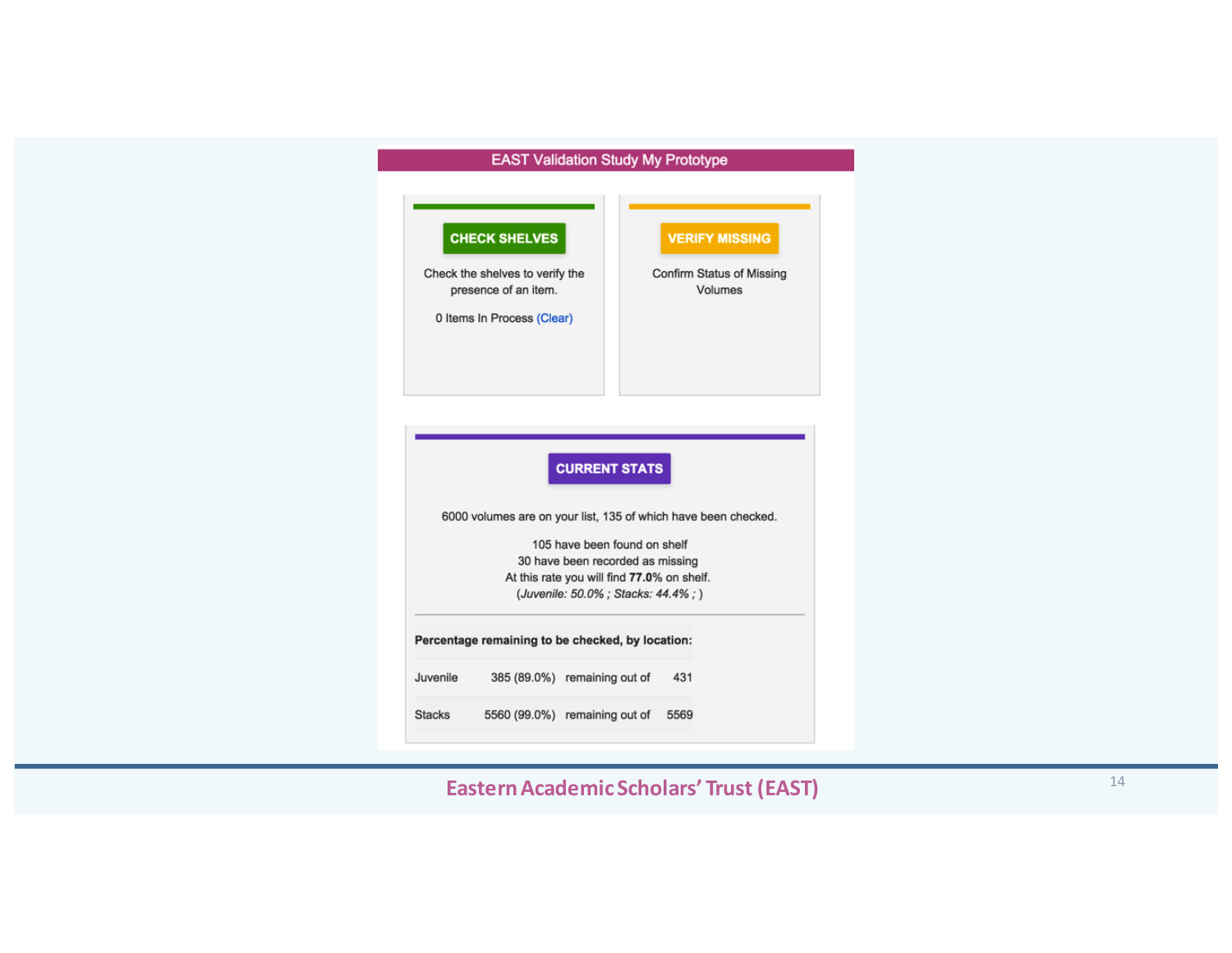| AG6.P19         | Extraordinary origins of everyday things / Charl | <b>Stacks</b>                                  |  |
|-----------------|--------------------------------------------------|------------------------------------------------|--|
| 30594001823802  | <b>Missing</b><br>Present                        | Condition:<br>$\checkmark$ Select<br>Excellent |  |
| AP4.S36W4       | The Savoy: nineties experiment. Edited with an i | Acceptable/Good<br>Unacceptable                |  |
| 30594001175278  | <b>Missing</b><br><b>Present</b>                 | Condition:                                     |  |
|                 |                                                  | ÷<br><b>Select</b>                             |  |
| AZ105.C737 2004 | A companion to digital humanities / edited by Su | <b>Stacks</b>                                  |  |
| 30594001413935  | <b>Missing</b><br><b>Present</b>                 | Condition:                                     |  |
|                 |                                                  | ÷<br><b>Select</b>                             |  |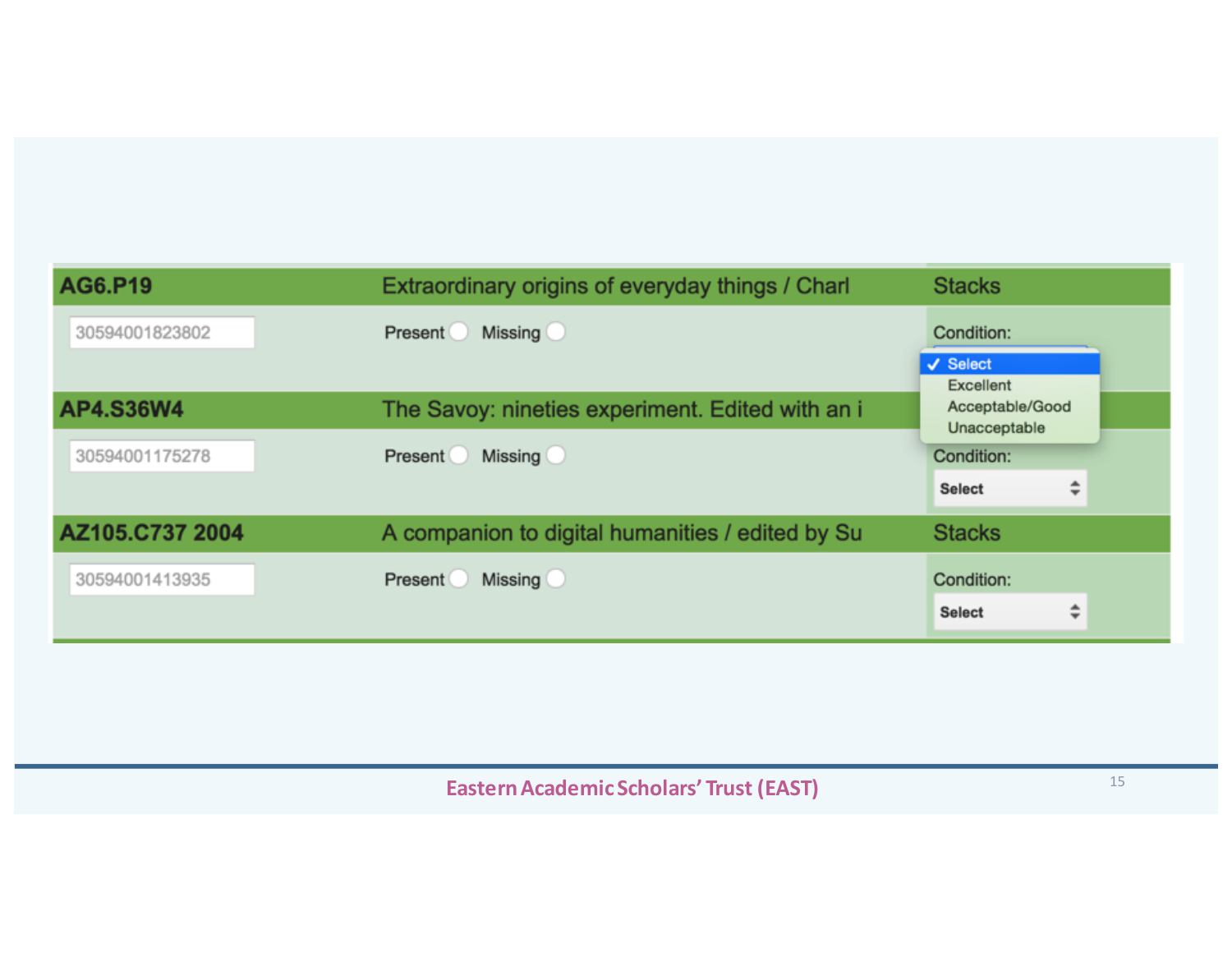## Validation Sample Study #2

• Sample the specific population of titles proposed for retention at Partner libraries, to determine what level of redundancy best offsets the risk of low inventory while avoiding retention costs that are statistically unlikely to make a difference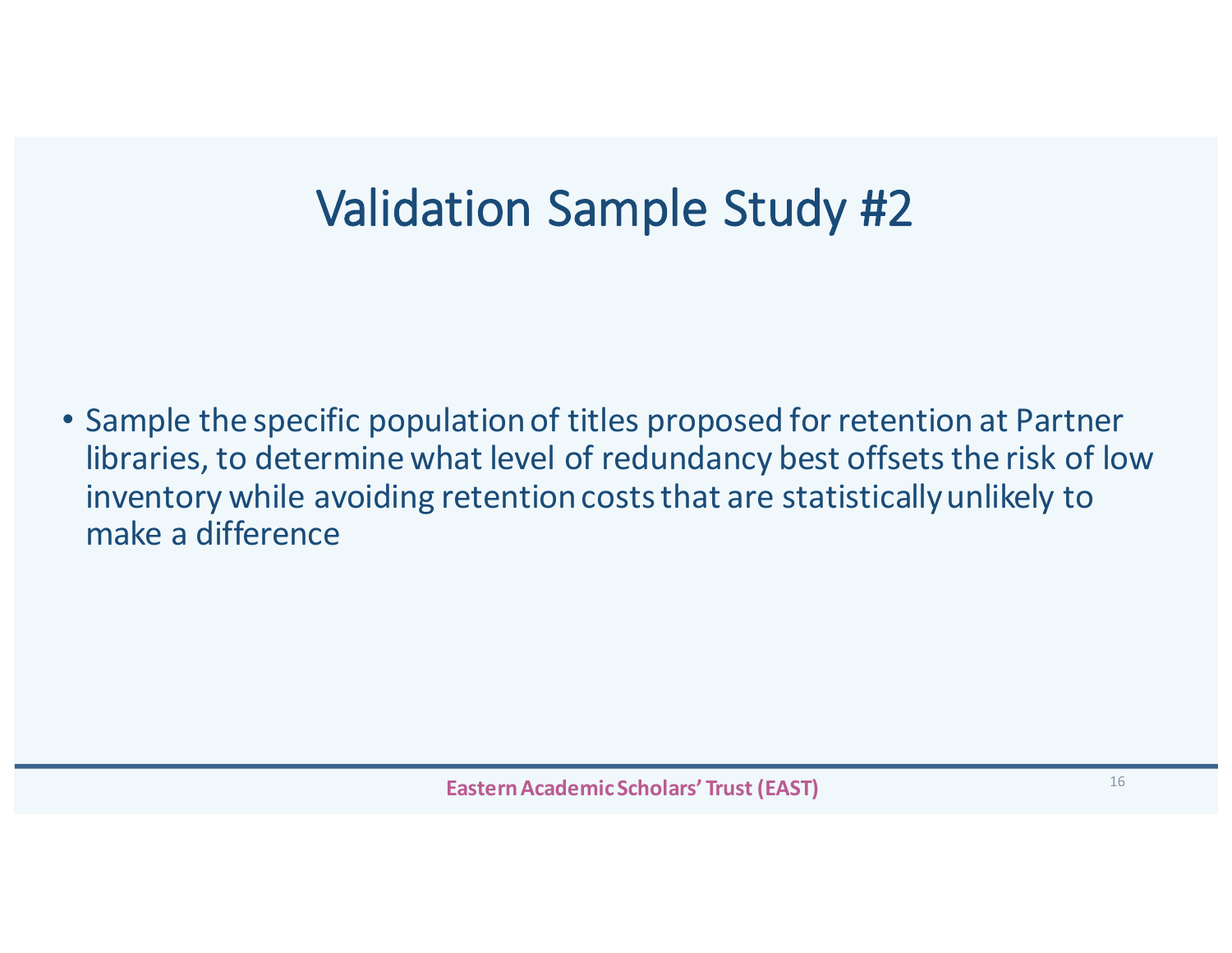### Challenges faced so far, lessons we are learning

### **Challenges**

- Overall complexity of project: short timeframe & many things to do
- Groundbreaking study: size, scale & understanding statistics
- Large and diverse membership
- Scope creep temptations
- Starting multiple teams from scratch

### **Learning**

- Remote work and meetings are effective (virtual team works well together)
- Flexibility, problem solving skills, willingness to recalculate are necessary